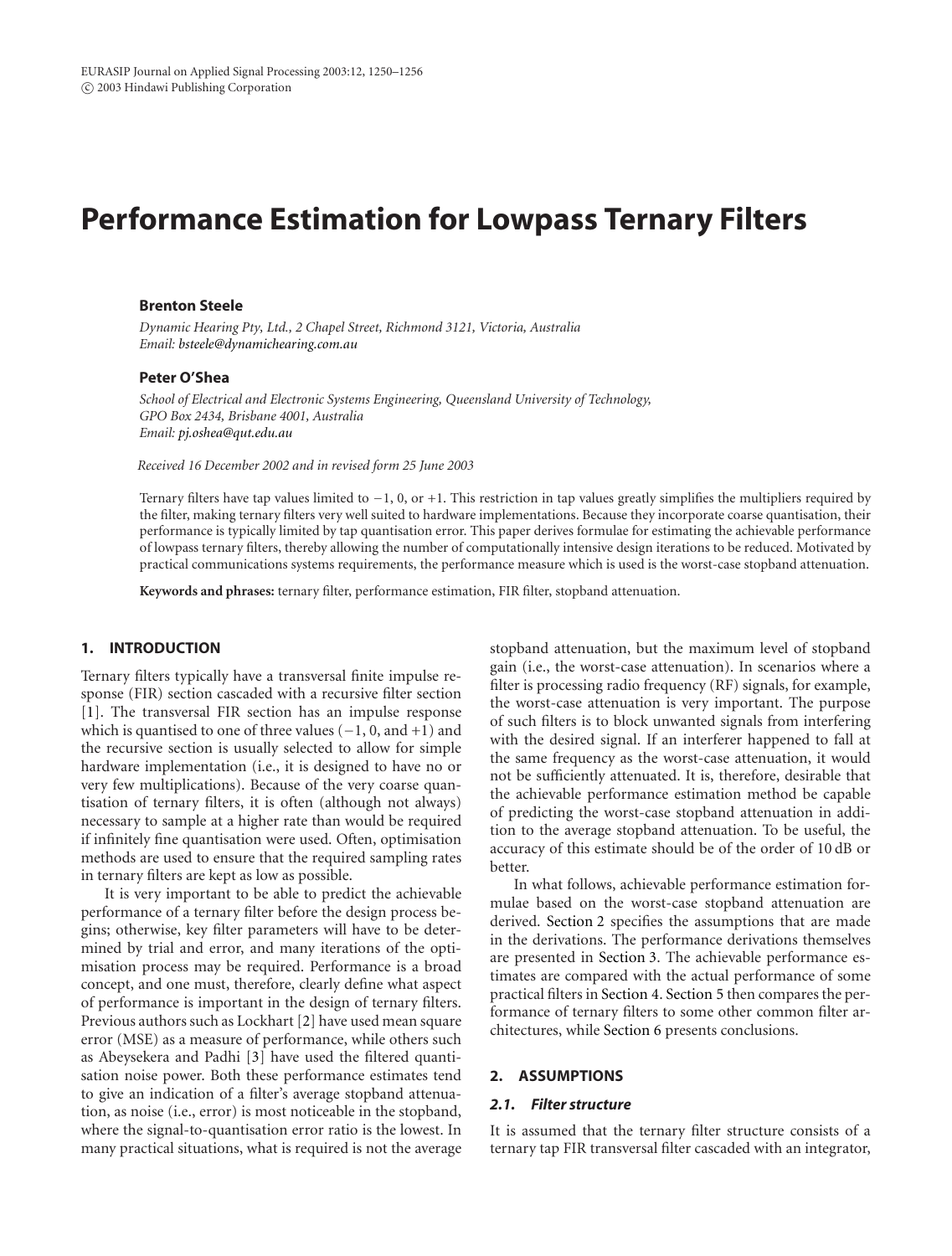

<span id="page-1-0"></span>Figure 1: Ternary filter structure used in performance estimation derivation.

as illustrated by the diagram in [Figure 1.](#page-1-0) This is a common architecture used for ternary filters, and is simple to implement.

Note that the integrator is not restricted to being a simple first-order integrator; it can have an arbitrarily high order. That is, it is a structure with a transfer function given by

$$
H_{\rm int}(z) = \frac{1}{(1 - z^{-1})^N},\tag{1}
$$

where *N* is the order. Note that the assumed filter structure has some distinct similarities to sigma-delta modulator (SDM) based filtering schemes. The latter typically have an FIR transversal filter section (with the impulse response being generated by an SDM) followed by a comb filter. Ternary filters thus differ from SDM based filters in that (i) their impulse responses are usually generated by an optimisation algorithm (such as dynamic programming) and (ii) the reconstruction filter is typically an integrator rather than a comb filter. These two differences can provide significant benefits [\[1](#page-5-0)]. The use of optimisation algorithms enables the best possible performance for a given optimisation criterion, and the use of integrators enables very efficient hardware implementations. A hardware integrator, for example, requires only a delay and summer, whereas a comb filter requires several delays, a summer, and some storage elements. This hardware advantage is particularly great in cases where the desired filter is very narrowband. If a comb filter section is used to help realise these narrowband filters, the comb section also typically needs to have a narrow bandwidth. This narrow bandwidth in turn translates to a large memory requirement.

# *2.2. Transversal FIR filter section and target filter*

The taps of the transversal FIR filter are quantised to three levels (−1, 0, and +1). When the impulse response of the transversal FIR filter is passed through the integrator, the multibit impulse response of the complete ternary filter is obtained. The transversal filter is assumed to be designed using a dynamic programming style optimisation algorithm. It is assumed that the target (or desired) filter response is an infinite resolution, lowpass FIR filter with a flat passband and a flat stopband. The stopband attenuation of this ideal filter is infinite.

# <span id="page-1-1"></span>*2.3. Quantisation noise model*

The impulse response of the FIR transversal filter section is assumed to be given by

$$
h_{\text{Transversal}}(n) = h_{\text{True}}(n) + q_{\text{Transversal}}(n), \tag{2}
$$

where  $h_{True}(n)$  is the true or desired transversal filter impulse response and  $q_{\text{Transversal}}(n)$  is the additive quantisation noise, the samples of which are assumed to be uniformly distributed. The impulse response of the overall filter (i.e., the transversal filter cascaded with the integrator) will be

$$
h(n) = h_{\text{Transversal}}(n)^* h_{\text{int}}(n)
$$
  
=  $h_{\text{True}}(n)^* h_{\text{int}}(n) + q_{\text{Transversal}}(n)^* h_{\text{int}}(n)$  (3)  
=  $h_{\text{True}}(n)^* h_{\text{int}}(n) + q(n)$ ,

where  $h_{\text{int}}(n)$  is the impulse response of the integrator and  $q(n)$  is the additive quantisation noise in the overall filter. The samples of  $q(n)$  are assumed to be white and identically distributed. The transfer function of  $h(n)$  is the transfer function of the overall filter. It is specified by

$$
H(\omega) = H_{\text{True}}(\omega)H_{\text{int}}(\omega) + Q(\omega) = H_{\text{Target}}(\omega) + Q(\omega), \quad (4)
$$

where  $H_{\text{Target}}(\omega)$  is the target filter transfer function, and  $H_{True}(\omega)$ ,  $H_{int}(\omega)$ , and  $Q(\omega)$  are the Fourier transforms of  $h_{True}(n)$ ,  $h_{int}(n)$ , and  $q(n)$ , respectively.

It is important to note that the assumptions listed in the previous paragraph may not always be fully satisfied in practice. Firstly, the assumption that  $q(n)$  is white implies that the stopband (which should be dominated by the error signal) is flat. This will only be the case if the filter design process creates the desired flat passband, and this will not always be the case. If, for example, time domain MSE criteria are used for the optimisation criterion, the stop bands are often not flat. Secondly, the actual impulse response will differ from the ideal target impulse response not only because of the quantisation noise, but also the limitations of the finite length of the transversal FIR filter. For these reasons, the performance estimates derived in this paper can be considered estimates of "achievable performance." They can be achieved *if* the errors due to the finite length of the transversal filter impulse response are insignificant compared with the quantisation noise effects *and if* the ternary filter design algorithm spreads the quantisation noise out evenly over the entire band. These issues are explored more fully in [\[4\]](#page-5-4).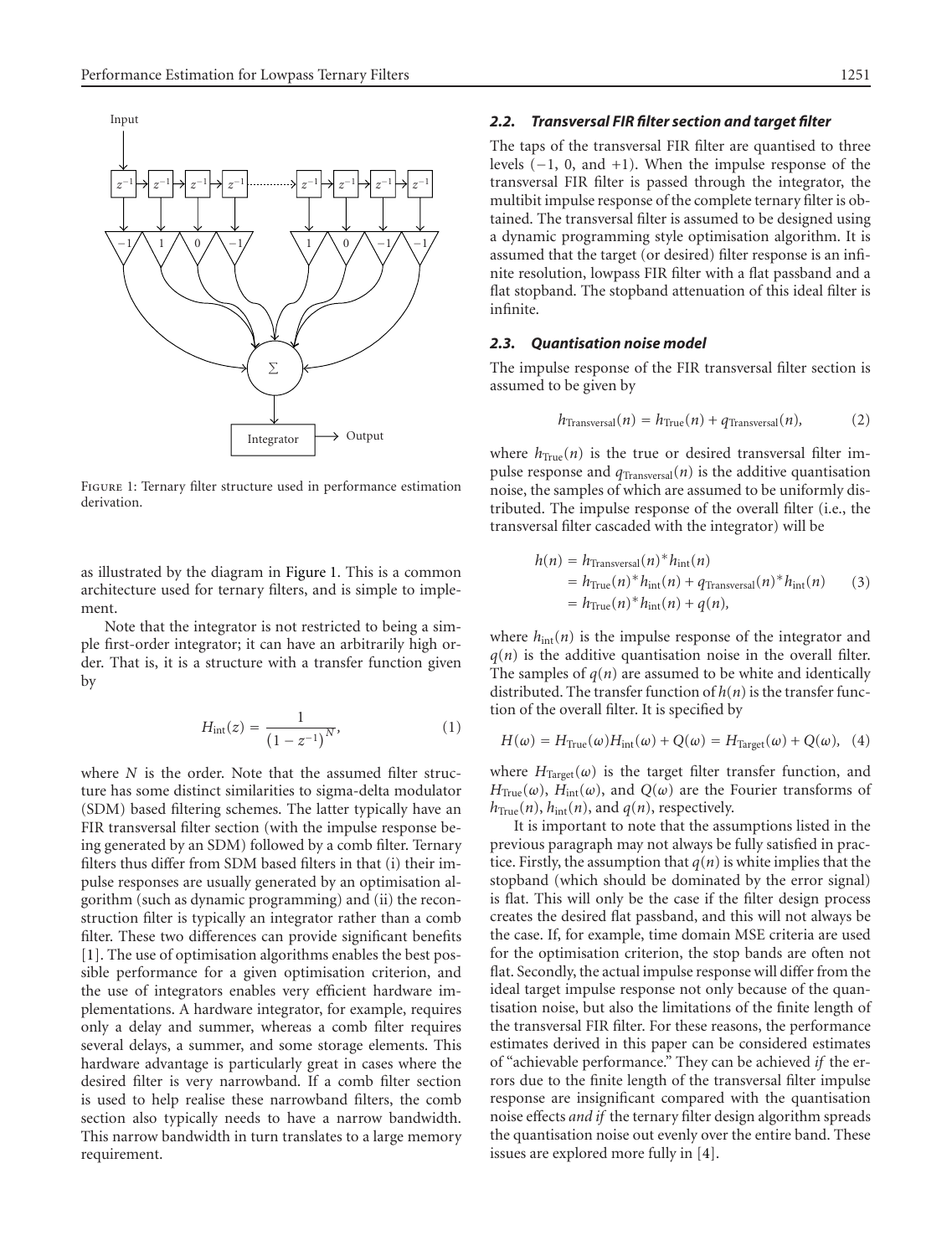# <span id="page-2-0"></span>**3. DERIVATION**

#### *3.1. Average stopband attenuation*

The ternary filter response is assumed to be given by

<span id="page-2-1"></span>
$$
H(\omega) = \begin{cases} G_{\text{PB}}, & 0 < \omega < 2\pi \frac{F_C}{F_S}, \\ G_{\text{SB}}, & 2\pi \frac{F_C}{F_S} < \omega < \pi, \end{cases} \tag{5}
$$

where *G*<sub>PB</sub> and *G*<sub>SB</sub> are the passband and stopband gains, respectively. The response in [\(5\)](#page-2-1) is depicted graphically in [Figure 2.](#page-3-0) The performance analysis of a ternary filter can be simplified by separating the filter into the transversal FIR and integrator parts. The overall response can then be defined as

<span id="page-2-3"></span>
$$
H(\omega) = H_{\text{Transversal}}(\omega) \times H_{\text{int}}(\omega), \tag{6}
$$

where  $H_{\text{Transversal}}(\omega)$  is the transversal FIR filter's response and  $H<sub>int</sub>(\omega)$  is the integrator's response. The amplitude response for an arbitrary *N*th-order integrator can easily be shown to be

$$
|H_{\text{int}(\omega)}| = \frac{1}{(2\sin \omega/2)^N}, \quad 0 < \omega < 2\pi. \tag{7}
$$

Substituting [\(7\)](#page-2-2) into [\(6\)](#page-2-3) and combining with [\(5\)](#page-2-1) yield the following transversal filter amplitude response:

$$
|H_{\text{Transversal}}(\omega)| = \begin{cases} G_{\text{PB}} \left( 2 \sin \frac{\omega}{2} \right)^N, & 0 < \omega < 2\pi \frac{F_C}{F_S}, \\ G_{\text{SB}} \left( 2 \sin \frac{\omega}{2} \right)^N, & 2\pi \frac{F_C}{F_S} < \omega < \pi. \end{cases}
$$
(8)

The amplitude response in [\(8\)](#page-2-4) is graphically illustrated in [Figure 3.](#page-3-1) In accordance with the assumptions in [Section 2,](#page-0-0) the quantisation noise level in the transversal filter section will largely dictate the achievable stopband level of the overall filter. Assuming that the design algorithm spreads the quantisation error of the overall ternary filter evenly across the entire band, the expected value of the quantisation error amplitude spectrum will be

$$
|H_{\text{NoiseComp}}(\omega)| = G_{\text{SB}}, \quad 0 \le \omega \le \pi. \tag{9}
$$

The quantisation noise transfer function for the transversal section of the filter will thus be

$$
|H_{\text{TransversalNoiseComp}}(\omega)|
$$
  
=  $G_{\text{SB}} \left( 2 \sin \frac{\omega}{2} \right)^N$ ,  $0 \le \omega \le \pi$ . (10)

Assume for the moment that one wants to determine the SNR (which is effectively the passband-to-stopband ratio) in an ideal lowpass transversal FIR filter impulse response in which (i) the quantisation error is uniformly distributed, (ii) there are ternary coefficients, (iii) the cutoff frequency is *FC*, (iv) the sampling frequency is  $F<sub>S</sub>$ , and (v) there is *no* noise shaping. The standard quantisation noise equation may be used to calculate such an SNR [\[5,](#page-5-5) page 37]. It is given by

SNR<sub>no-shaping</sub> = 1.76 + 20 log 3 - 10 log 
$$
\left(\frac{F_C}{F_S/2}\right)
$$
 (11)

<span id="page-2-5"></span>
$$
= 11.3 - 10 \log \left( \frac{F_C}{F_S/2} \right). \tag{12}
$$

Now, the transversal FIR filter section under consideration in this paper differs from that described in the previous paragraph in that there is noise shaping. Accordingly, the expression for the SNR of the transversal filter section in this paper can be obtained by appropriately amending the expression in [\(12\)](#page-2-5). The improvement in SNR at *FC* (i.e., at the edge of the passband) due to noise shaping will be given by the ratio of the average noise power spectral density to the noise power spectral density at *FC*. Using [\(10\)](#page-2-6), this ratio is

<span id="page-2-7"></span>
$$
SNR_{\text{improvement}}(F_C)
$$
  
=  $10 \log \left[ \frac{(1/\pi) \int_0^{\pi} \left[ G_{SB} (2 \sin \omega/2)^N \right]^2 d\omega}{\left[ G_{SB} (2 \sin \pi F_C / F_S)^N \right]^2} \right].$  (13)

<span id="page-2-4"></span><span id="page-2-2"></span>The SNR at  $F_C$  can thus be obtained by adding the right-hand sides of [\(12\)](#page-2-5) and [\(13\)](#page-2-7), giving

<span id="page-2-8"></span>
$$
SNR_{F_C} = 11.3 - 10 \log \left(\frac{F_C}{F_S/2}\right)
$$
  
+ 
$$
10 \log \left[\frac{1}{\pi} \int_0^{\pi} \left(2 \sin \frac{\omega}{2}\right)^{2N} d\omega\right]
$$
 (14)  
- 20N log  $\left[2 \sin \left(\frac{\pi F_C}{F_S}\right)\right]$ .

Now, in conventional lowpass SDM systems, the signal transfer function in the passband is typically flat, while the noise transfer function increases monotonically with frequency. For SDM systems, therefore, the SNR varies as a function of frequency within the passband. For the system considered in this paper, however, the signal and noise transfer functions have (up to a constant scaling factor) the *same* spectral shape. See, for example, [\(8\)](#page-2-4) and [\(10\)](#page-2-6). As a result, the SNR in the passband is constant. The SNR in [\(14\)](#page-2-8), therefore, represents the SNR across all frequencies within the passband. It may also be thought of as the "average stopband attenuation."

<span id="page-2-6"></span>The second last term of the right-hand side of [\(14\)](#page-2-8), is independent of the filter bandwidth, and can be calculated in advance to simplify predictions. Values of this term (defined as *k*) for integrators of first- to fourth-order are given in [Table 1.](#page-3-2)

# *3.2. Worst-case stopband attenuation*

Now that the "average stopband attenuation" is available via [\(14\)](#page-2-8), the worst-case stopband attenuation must be calculated. As stated in [Section 2.3,](#page-1-1) the quantisation noise in the impulse response for the complete filter is assumed to be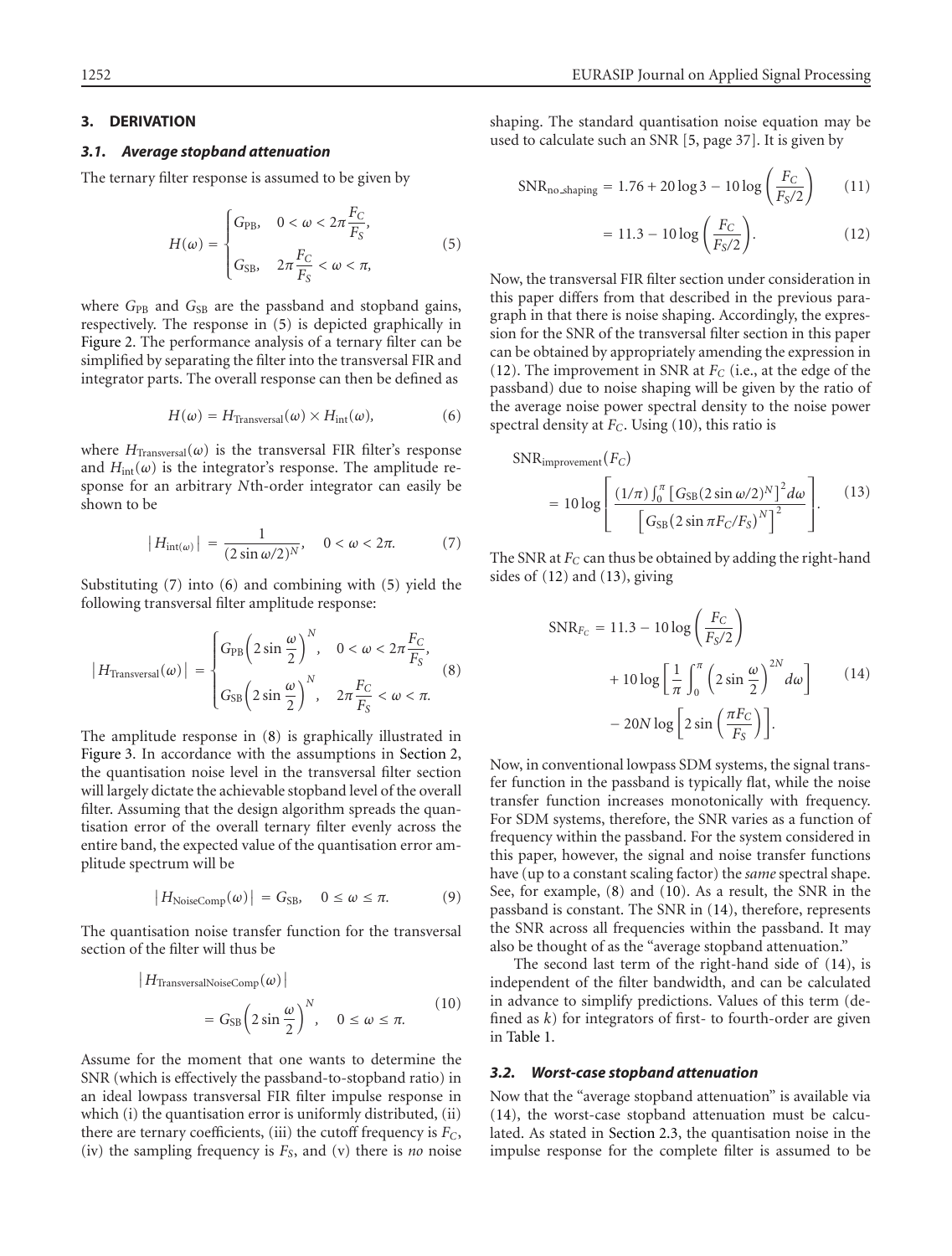

FIGURE 2: Desired ternary filter response.

<span id="page-3-0"></span>

Figure 3: Transversal FIR filter response.

<span id="page-3-1"></span>white and identically distributed. The transfer function of the overall filter is obtained by taking the discrete Fourier transform of this impulse response. The real and imaginary components of the samples in the transfer function can, therefore, be well approximated as white and Gaussian, using a central limit theorem argument.

To find the worst-case stopband attenuation, the highest amplitude component in the stopband region (i.e., the highest amplitude "frequency bin") must be determined. Since the real and imaginary components of the stopband samples are assumed Gaussian, the amplitude will be Rayleigh [\[6\]](#page-5-6). This type of distribution can be described by (see [\[6,](#page-5-6) pages 59, 442]) the probability density function (pdf)

$$
f_X(x) = \begin{cases} \frac{2}{b}(x-a)e^{-(x-a)^2/b}, & x \ge a, \\ 0, & x < a, \end{cases}
$$
 (15)

Table 1: Constant *k* versus integrator order.

<span id="page-3-2"></span>

| Integrator order | $k$ (dB) |
|------------------|----------|
| First            | 3.0      |
| Second           | 7.8      |
| Third            | 13.0     |
| Fourth           | 18.5     |

and with the cumulative distribution function (cdf)

<span id="page-3-3"></span>
$$
F_X(x) = \begin{cases} 1 - e^{-(x-a)^2/b}, & x \ge a, \\ 0, & x < a. \end{cases}
$$
 (16)

The value of *a* and *b* can be related to the mean,  $\overline{X}$ , of the Rayleigh distributed random variable through

$$
\overline{X} = a + \sqrt{\frac{\pi b}{4}}.\tag{17}
$$

<span id="page-3-4"></span>In the scenario discussed here,  $a = 0$ , so *b* can be defined in terms of the mean via

$$
b = \frac{4}{\pi} \overline{X}^2.
$$
 (18)

For a given level of confidence, the peak value of a single frequency bin in the stopband can be deduced from [\(16\)](#page-3-3) and [\(18\)](#page-3-4). The following equation gives the amplitude (relative to the mean) below which the amplitude in a stopband bin will fall with (100*P*%) confidence:

$$
\frac{x_{\text{max}}}{\overline{X}} = \sqrt{-\frac{4}{\pi} \ln(1 - P)}.
$$
 (19)

Now, the stopband bin values, being the result of discrete Fourier transformation of the impulse response, are all independent. Since there will be  $N_{bins} = N_{taps}(0.5 - F_C/F_S)$  independent samples in the stopband, the amplitude (relative to the mean) below which all stopband bin values will fall with (100*P*%) confidence is

<span id="page-3-6"></span><span id="page-3-5"></span>
$$
\left(\frac{x_{\text{max}}}{\overline{X}}\right) = \sqrt{-\frac{4}{\pi} \ln\left(1 - P^{1/N_{\text{bins}}}\right)}.
$$
 (20)

The maximum relative deviation in [\(20\)](#page-3-5) can also be expressed in dB by the equation

$$
20\log\left(\frac{x_{\text{max}}}{\overline{X}}\right) = 20\log\sqrt{-\frac{4}{\pi}\ln\left(1 - P^{1/N_{\text{bins}}}\right)}.
$$
 (21)

Equation [\(21\)](#page-3-6) can be applied to the problem of estimating the worst-case stopband attenuation for the ternary filter specified in Sections [2](#page-0-0) and [3.](#page-2-0) The mean,  $\overline{X}$ , for the case under consideration is the mean value of G<sub>SB</sub>. The right-hand side of [\(21\)](#page-3-6) gives the amount (in dB) by which the average stopband attenuation exceeds the worst-case stopband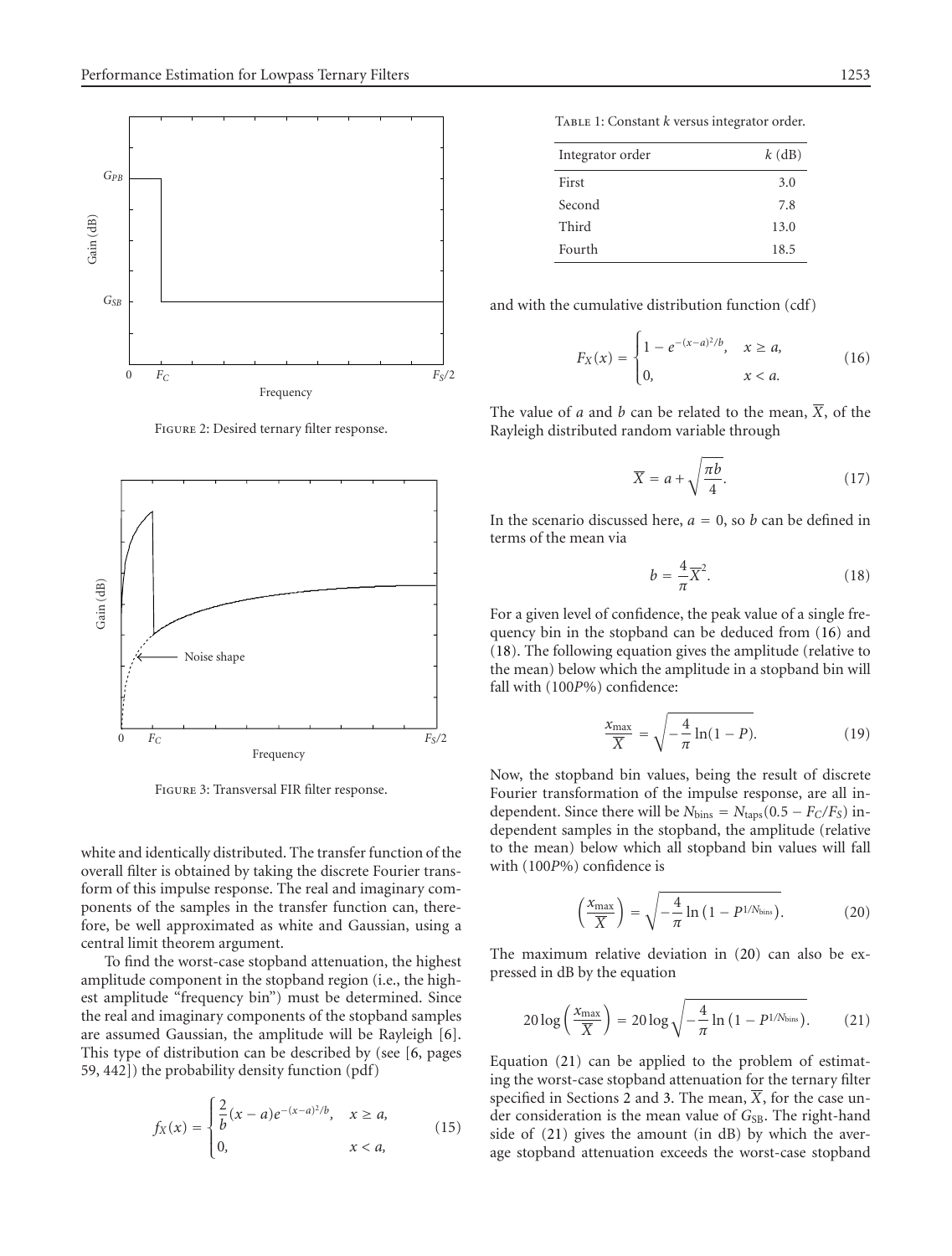attenuation, with *P*% confidence. By combining [\(14\)](#page-2-8) with [\(21\)](#page-3-6), an estimate of the worst-case stopband attenuation can be derived

Atten<sub>Worst-case</sub> = 11.3 - 10 log 
$$
\left(\frac{F_C}{F_S/2}\right)
$$

\n
$$
- 20N \log \left[2 \sin \left(\frac{F_C}{F_S} \pi\right)\right]
$$
\n
$$
+ k - 20 \log \sqrt{-\frac{4}{\pi} \ln \left(1 - P^{1/N_{\text{bins}}}\right)} \, dB,
$$
\n(22)

where *k* is as in [Table 1.](#page-3-2)

# <span id="page-4-0"></span>**4. SIMULATION RESULTS**

The dynamic programming design method in [\[4](#page-5-4)] was used to design ternary filters with a range of normalised cutoff frequencies  $(F_C/F_S)$  and integrator orders. The performance of these filters was compared with the achievable performance predicted by [\(14\)](#page-2-8) and [\(22\)](#page-4-2).

The graphs in Figures [4](#page-4-3) and [5](#page-4-4) show the comparison between measured performance and achievable performance. The circles, triangles, squares, and diamonds indicate measurements for first-order, second-order, third-order, and fourth-order integrators, respectively. The achievable performance is indicated with a solid line. The performance measure considered in [Figure 4](#page-4-3) is average stopband attenuation, while that considered in [Figure 5](#page-4-4) is the worst-case stopband attenuation, assuming a confidence level of 95%. This comparison is performed for ternary filters with first- to fourth-order integrators, and for normalised cutoff frequencies ranging from 1/40 to 1/8.

It can be seen from Figures [4](#page-4-3) and [5](#page-4-4) that for first-, second- , and third-order filters, the dynamic programming design method in [\[4\]](#page-5-4) yields performance which is comparatively close to the achievable limits predicted by [\(14\)](#page-2-8) and [\(22\)](#page-4-2). That is, the stopband attenuation for these filters is within about 10 dB of that predicted by [\(14\)](#page-2-8) and [\(22\)](#page-4-2). For *fourth-order* filters, however, the dynamic programming design method in [\[4](#page-5-4)] gives rise to filters with comparatively poor stopband attenuation. The reason for the comparatively poor performance in the fourth-order case is due to the fact that the dynamic programming method in [\[4](#page-5-4)] is an MSE-based method which does not guarantee the optimum solution in terms of the worst-case stopband attenuation. Rather it only gives solutions which tend to minimise the *average* stopband attenuation. The fourth-order integrator based filters have been observed to have nonflat passbands, which have relatively low average stopband attenuations, but comparatively high worst-case stopband attenuations. Note that the existence of these nonflat passbands violates one of the key assumptions in [Section 2.3,](#page-1-1) namely that the error samples are white and identically distributed. This suboptimal performance suggests the need for alternative ternary filter design methods. An alternative method that uses a minimax criterion is presented in [\[4\]](#page-5-4).



<span id="page-4-3"></span><span id="page-4-2"></span>Figure 4: Average stopband attenuation versus 1/normalised cutoff frequency ( $F_S/F_C$ ).



<span id="page-4-4"></span>Figure 5: Worst-case stopband attenuation versus 1/normalised cutoff frequency (*FS/FC*).

# <span id="page-4-1"></span>**5. COMPARISON WITH OTHER FILTERS**

The graph in [Figure 5](#page-4-4) provides some insight into the effectiveness of ternary filters as compared to traditional FIR filters which use high precision filter taps. Suppose, for example, that one requires a filter with a normalised cutoff of 1/16 and a minimum stopband attenuation of 40 dB. [Figure 5](#page-4-4) indicates that such a filter can be readily implemented as a fourth-order ternary filter. The performance of such a ternary filter would be virtually the same as that of a conventional filter employing full precision [\[1](#page-5-0)]. The hardware for the ternary filter, however, would be much simpler than that of a full precision filter.

Now, suppose that one requires a filter different to that described in the previous paragraph, with a normalised cutoff frequency of 1/16 and a minimum stopband attenuation of 80 dB. [Figure 5](#page-4-4) indicates that 80 dB stopband attenuation can only be achieved for ternary filters with normalised cutoff frequencies of less than 1*/*36 (assuming that the ternary filter order is restricted to 4). To implement the required ternary filter, therefore, one would have to artificially increase the sampling rate of the input data stream by 36*/*16 (i.e., by 2.25). In such a case it is recommended that the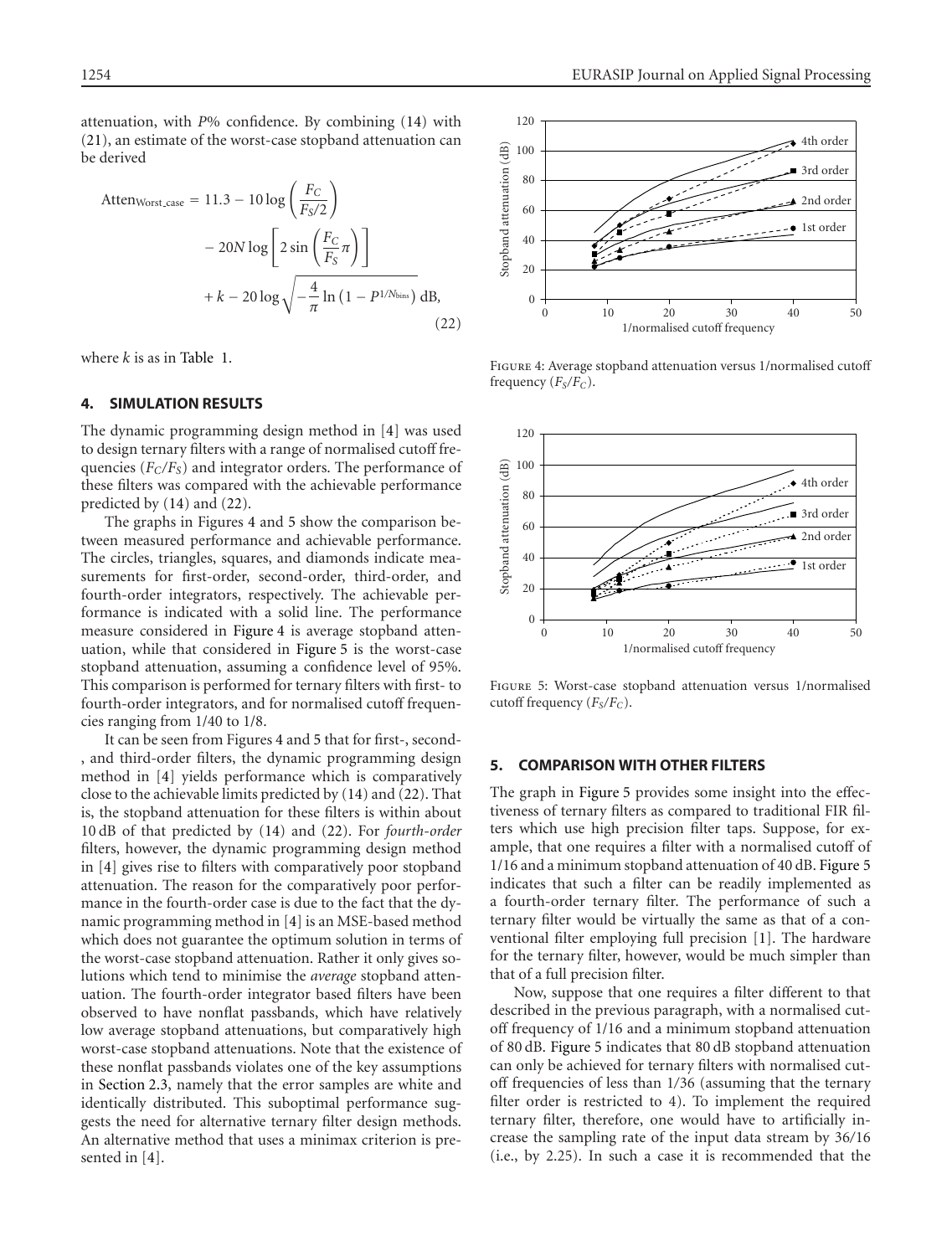"interpolated" data stream be created with an SDM which produces reduced precision data samples. Despite the increase in the input signal sampling rate of 2.25, the ternary filter implementation would still be highly efficient. This is so because the filter taps not only would be very coarsely quantised, but the SDM derived data samples would be reduced in precision as well. Therefore, the multiplications in the filter would be trivial, and the additions for the transversal filter section would be low precision additions.

Note that while ternary filters are useful in many situations they are particularly useful for filtering sigma delta modulated data steams. The latter are found in many analog to digital converter systems and, more recently, in many digital amplification systems. SDM data streams are usually represented in single-bit format and tend to have small normalised bandwidths. If single-bit SDM data is fed into ternary filters, the low precision in both the input and the filter taps enables the multiplications and the additions in the ternary filter's transversal filter section to be implemented with very simple hardware. Furthermore, the low normalised bandwidths of SDM derived data streams tend to lend themselves to ternary filtering with quite high stopband attenuations. In fact, it can be a useful filtering strategy to first transform the input into an SDM data stream and then apply a ternary filter. A field programmable gate array (FPGA) filter based on this approach is described in [\[7](#page-5-7)]. One can even use canonical signed digit (CSD) filter taps to increase performance even further. In [\[7\]](#page-5-7), for example, it was found that by using filter taps quantised to  $\pm 2$ ,  $\pm 1$ , and 0 rather than ternary coefficients, an extra 7 dB of attenuation could be obtained. This additional performance came at the cost of a 20% increase in FPGA resources.

It is instructive to compare ternary filter performance with that of frequency response masking (FRM) filters. The latter tends to be more suited to wideband filters, while the former tends to be suited to narrowband ones. The FRM design example in [\[8\]](#page-5-8) will be used for comparison as it seems to be a particularly efficient filter. Being comparatively wideband, it is also the kind of example which is likely to favour an FRM implementation, and will thus be an exacting benchmark for a ternary filter. This filter (with a fractional bandwidth of 0.3 and stopband attenuation of 80 dB) required only 164 multipliers using the FRM method, whereas a traditionally designed FIR filter would have required 3177 taps. To achieve 80 dB stopband attenuation, a ternary filter with a fourth-order integrator and fractional bandwidth of 1*/*36 would be required (i.e., the traditionally designed filter response would have to be oversampled about 11 times). The ternary filter would, therefore, be expected to have around 35000 taps, with about 23000 of these being nonzero (i.e.,  $\pm$ 1) taps. Now, assuming that the input data has been interpolated with a 1-bit SDM, all of the required 23000 multiplications could be implemented with single gates. By contrast, the FRM would typically require 164 sixteen-bit multiplications, with each multiplication requiring many gates. If each 16-bit multiply requires more than 140 gates, then the ternary filter would be arguably the more efficient implementation.

# <span id="page-5-3"></span>**6. CONCLUSIONS**

A method for predicting the performance of ternary filters has been developed. The newly derived performance prediction formulae enable the designer to predict a priori the order of the recursive filter component, and in doing so, reduce the number of required design iterations.

# **ACKNOWLEDGMENT**

The work of Brenton Steele was undertaken at the School of Electrical and Computer Engineering, RMIT University.

# **REFERENCES**

- <span id="page-5-0"></span>[1] N. Benvenuto, L. E. Franks, and F. S. Hill Jr., "Dynamic programming methods for designing FIR filters using coefficients −1, 0, and +1," *IEEE Trans. Acoustics, Speech, and Signal Processing*, vol. 34, no. 4, pp. 785–792, 1986.
- <span id="page-5-1"></span>[2] G. B. Lockhart, "Digital encoding and filtering using Delta modulation," *The Radio and Electronic Engineer*, vol. 42, no. 12, pp. 547–551, 1972.
- <span id="page-5-2"></span>[3] S. S. Abeysekera and K. P. Padhi, "Design of multiplier free FIR filters using a LADF Sigma-Delta (Σ-∆) modulator," in *Proc. IEEE Int. Symp. Circuits and Systems (ISCAS '00)*, vol. 2, pp. 65–68, Geneva, Switzerland, May 2000.
- <span id="page-5-4"></span>[4] B. R. Steele, *Efficient signal processing through the use of Sigma Delta modulation and ternary filters*, Ph.D. thesis, RMIT University, Melbourne, Australia, 2003.
- <span id="page-5-5"></span>[5] J. G. Proakis and D. G. Manolakis, *Digital Signal Processing: Principles, Algorithms, and Applications*, Prentice-Hall, Englewood Cliffs, NJ, USA, 1996.
- <span id="page-5-6"></span>[6] Z. P. Peyton Jr., *Probability, Random Variables and Random Signal Principles*, McGraw-Hill, NY, USA, 4th edition, 2001.
- <span id="page-5-7"></span>[7] J. Cao and P. O'Shea, "Efficient implementation of short wordlength FIR digital filters in FPGA," in *Proc. 4th Australasian Workshop on Signal Processing and Applications (WoSPA '02)*, Stamford Plaza, Brisbane, Australia, December 2002.
- <span id="page-5-8"></span>[8] L. Zhang, Y. Lian, and C. C. Ko, "A new approach for design sharp FIR filters using frequency response masking technique," in *Proc. 9th IEEE DSP Workshop and 1st IEEE Signal Processing Education Workshop*, Hunt, Tex, USA, October 2000.

**Brenton Steele** received the B.Eng. degree in electrical and computer systems engineering (with first class honours) from Monash University in 1992. Then he worked for telecommunications carrier Telstra, automotive manufacturer General Motors Holden, and radio modem manufacturer Clyrcom. In March 2001, he joined the School of Electrical and Computer Engineering at RMIT University as a Research



Fellow, working on a range of signal processing research projects. He completed his Ph.D. at RMIT University in 2003, undertaking research in the areas of sigma-delta modulators and ternary filters. In February 2003, he joined Dynamic Hearing Pty, Ltd. where he researches and develops signal processing algorithms for use in hearing aids. His research interests are in signal processing for communications and audio applications.